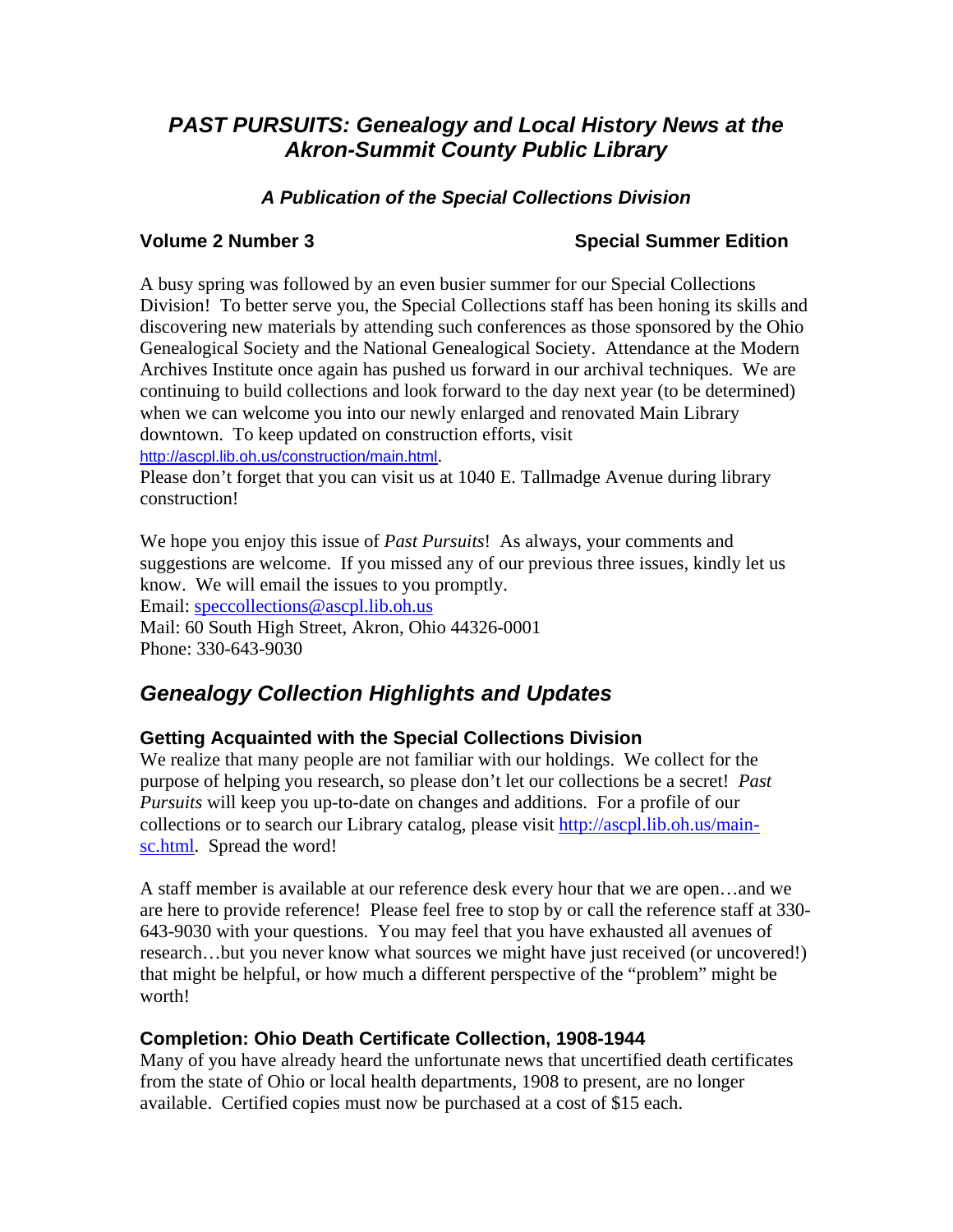We are very happy to announce a slight reprieve to that burden. Special Collections now holds the complete Ohio Death Certificate Collection, 1908-1944, and also the complete index, 1908-1944. The years 1908-1932 & 1938-1944 are on microfilm, while 1933- 1937 are on microfiche. Of course, we do not want to forget the very helpful online index, 1913-1937, compiled by the Ohio Historical Society. You can search that index for free at<http://www.ohiohistory.org/resource/archlib/index.html>.

Can't find your relative in the indices, but know that they died in Ohio between December 1908 and 1944? There are some "tricks" for finding them, even if they missed being indexed. Please contact a Special Collections Staff Member for assistance.

### **Summit County Chapter, OGS Makes Research Easier**

On the  $17<sup>th</sup>$  of May, the Summit County Chapter of the Ohio Genealogical Society presented the Special Collections Division of the Main Library with 22 new reels of Summit County microfilm. This important gift will greatly enhance our access to Summit County records. The film has helped in solving some puzzles this summer…perhaps it can help to solve one of yours! Many thanks to the Summit County Chapter of OGS.

Summit County Recorder's Office:

Grantor Index, 1840-1914, all 6 reels, alphabetical Grantee Index, 1840-1914, all 5 reels, alphabetical Index to Deeds; Grantors, Transcribed from Trumbull, Portage, Medina, and Stark Counties, 1795-1840

Summit County Probate Court: Birth Records Chronological Index, 1900-1908 Birth Records Alphabetical Index, 1869-1908, 2 reels Death Index, v. A-Z, 1870-1908 Death Records, v. 1-3, 1870-1908 Marriage Records, v. A, Returns, 1840-1846 & v. A Applications, 1840-1849 Marriage Records, v. B, Returns, 1849-1865 & v. B Applications, 1857-1865 Marriage Records, v. C, 1857-1865

### **Subscription Databases**

You cannot avoid those "Find Your Ancestors Now" search boxes that find their way onto every genealogy site you visit! Inevitably, they end up leading to fee-based or subscription databases. The Akron-Summit County Public Library provides access to Heritage Quest to patrons who visit the Main Library. Patrons can access AncestryPlus at the Main Library and all of the Akron-Summit County Public Library branches. To get the most out of these databases, see a Special Collections Staff Member if you have questions.

### **Mount Peace Cemetery Project**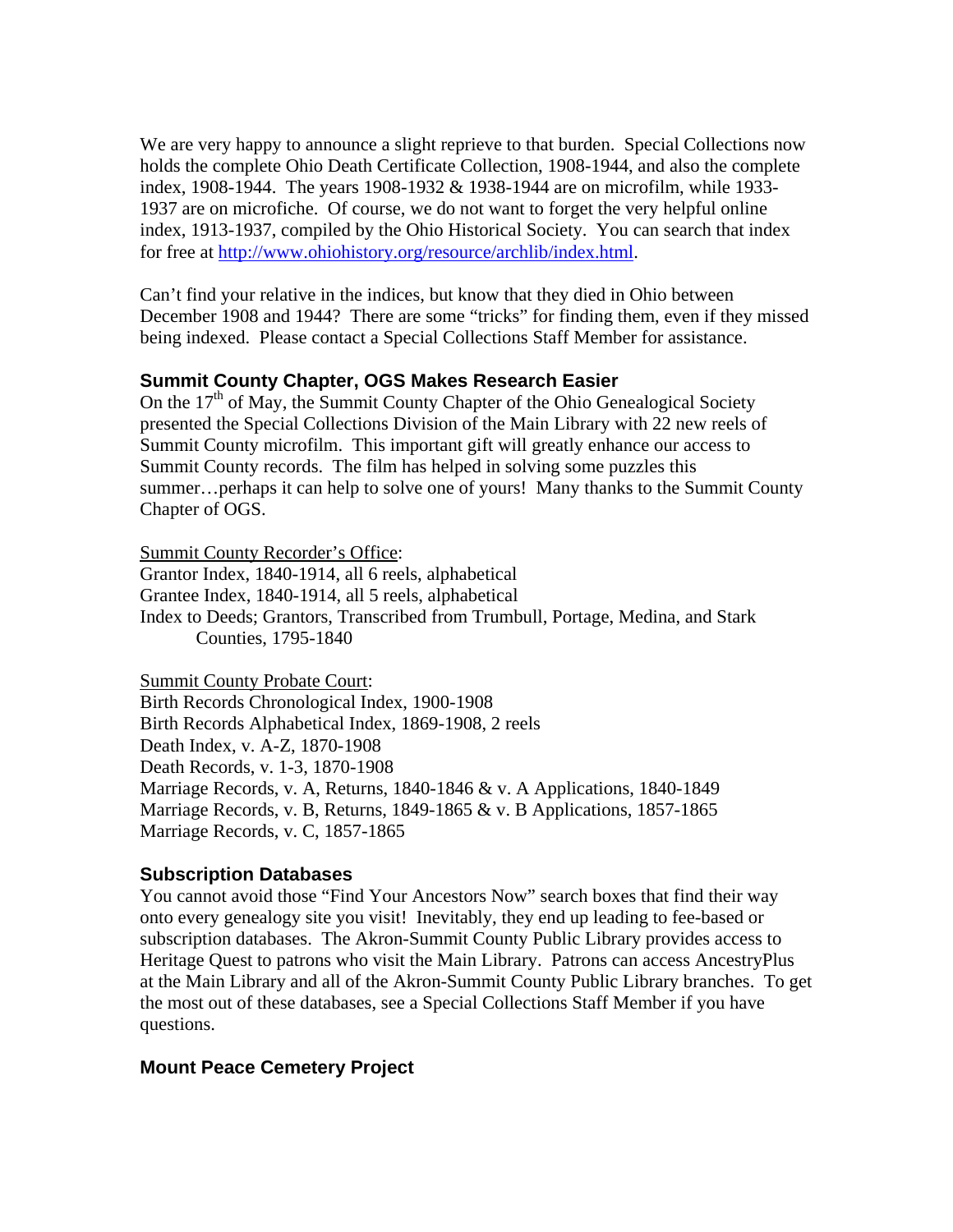In the oldest section of Akron's Mount Peace Cemetery, standing near the highest point within the cemetery grounds is situated a very large and ornate marble monument. On the western side of this monument can be found a weathered and rapidly fading inscription engraved in German fraktur. Translated here into English, it reads as follows:

### Mount Peace Cemetery The Graves of the Reformed German Community Founded in August 1880

Although cemetery records officially commence in the above month and year, the German Reformed Church had certainly been using the property as a burial ground for at least the previous decade. Several gravestones bearing earlier death dates attest to this fact, including that of Daniel Baus, who died October 12, 1870, and whose stone bears the earliest legible inscription. In all likelihood, area resident Robert L. Moffatt, who partly owned the land now encompassing Mt. Peace cemetery, had allowed the church to bury its dead on his property for several years preceding his official deeding of seven acres to the German Reformed Church on April 19, 1880.

Acquiring additional parcels of land over the years, the cemetery now comprises 90 acres of beautifully landscaped and tree-shaded grounds. Among the nearly 40,000 interments can be found Dr. Robert H. Smith ("Dr. Bob") co-founder of Alcoholics Anonymous, three survivors from the Titanic, many veterans of the Civil War (including one Confederate) and a host of family names that have been instrumental in Akron's past.

In what will be a priceless resource to genealogists, the library is undertaking the longterm project of transcribing the records found in the cemetery office. In most record entries can be found the name of the deceased, age and gender, national origin, the cause of death, and somewhat less occasionally, the next of kin. The funeral director and location of burial within the cemetery are also routinely provided. As of this writing (August 2003), the database has been completed through 1915 with additions being made on a weekly basis. Eventually, this database will be available in both book form and in an online digital format accessible on your computer at home via the Internet. The records compiled thus far are housed in the Special Collections Division at Main Library and can be checked on a limited basis by a member of the SC staff.

# *Local History Collection Highlights and Update*

# **New Titles by Local Authors**

The Special Collections Division makes every effort to acquire materials by all Summit County authors. Among our most recent acquisitions are books by local authors engaged in historical and genealogical research. Some readers might know Warren Skidmore. Formerly the Division Head of the Language, Literature, and History Division at the Akron-Summit County Public Library, Warren can be credited with establishing the wonderful genealogy collection we have today. He has published a number of books pertaining to his own family and last year published *Lord Dunmore's Little War of 1774:*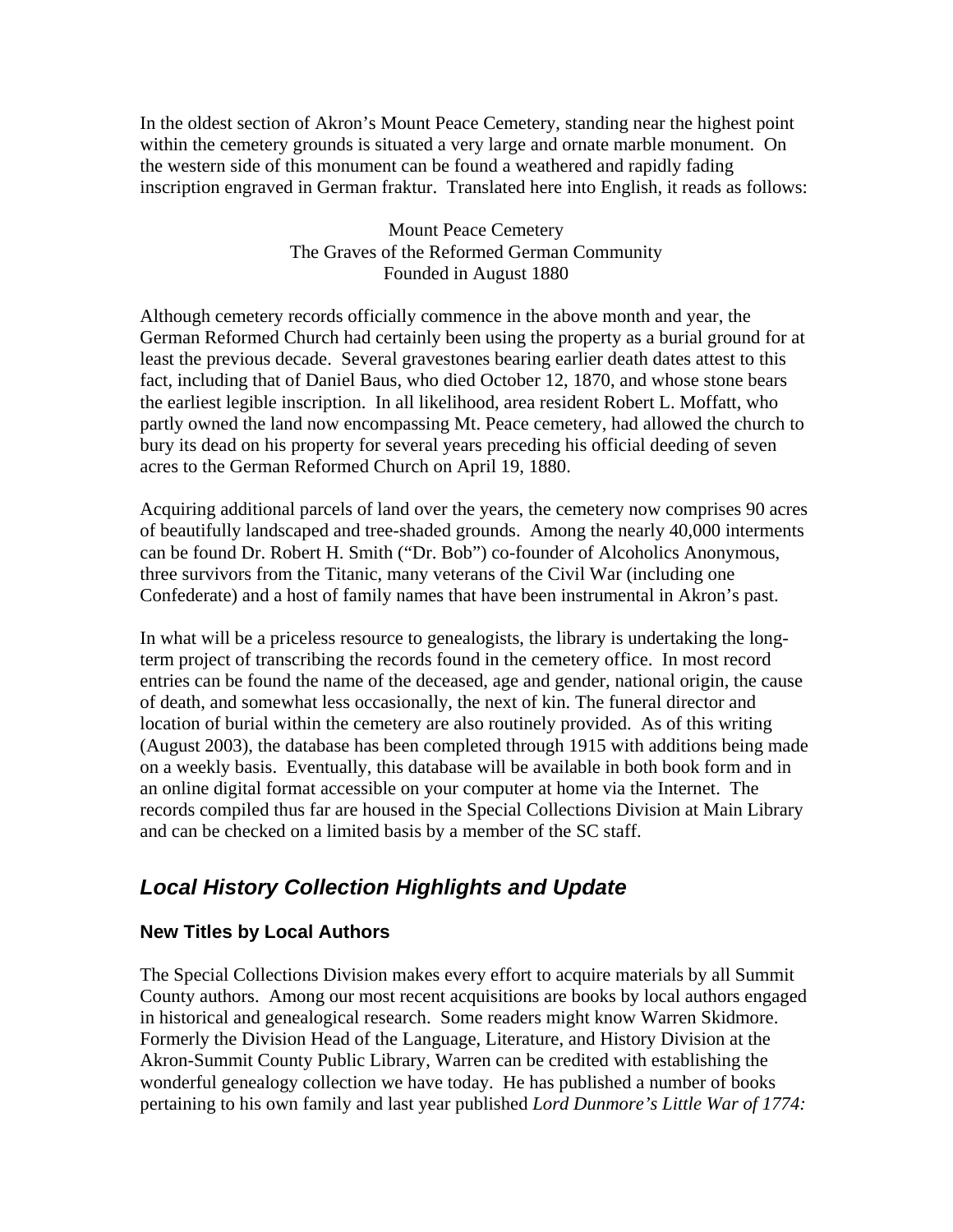*His Captains and Their Men Who Opened up Kentucky and the West to American Settlement* (Heritage Books, 2002).Word has it that he is working on another book about Brigadier-General Otho H. Williams, a Revolutionary war hero.

The Civil War is the interest of local author Richard J. Staats. Mr. Staats has published two books as part of the series *Grassroots History of the American Civil War*: *The Life and Times of Colonel William Stedman of the 6th Ohio Cavalry* (Heritage Books, 2003), and *Captain Cotter's Battery* (Heritage Books, 2002). Baseball is another interest of Mr. Staats, and he has recently published *The Rosewood Bat and the Silver Ball: A Love Affair with Baseball, 1867* ( R.J. Staats, 2000). While it tells the story of the Ravenna Star Base Ball Club's quest to win the trophy at the Portage County Fair in 1867, it also provides a wonderful glimpse at the history of Base Ball (not a compound word in 1867) in Northeast Ohio. A revision that will include more text and photos is in the works.

Karl Schaeffer and Russell J. Ottens are also Civil War buffs and have published *Captain Enders' Legion: The Civil War Service of the Descendants of Philip Christian Enders*  (Craigmiles & Associates, Inc., 2001). This book tells the story of Captain Philip Christian Enders, his wife Anna, and their fourteen children, many of whose descendents served in the Civil War.

Local genealogist Betty Vadner Haas has written *La Famille Vadenay: A Genealogical Journey from France to Quebec to the United States (Newbury Street Press, 2002). This* family history chronicles the Vadenays in Europe, Canada and the United States.

Congratulations to all of our local authors! If you are a local author, we are most interested in obtaining copies of your work. For more information, please contact us or speak with any Special Collections staff member.

# **Local History Websites to Note**

- The Akron Women's History Project has been working for more than twenty years to chronicle the contribution of women in our community. The result of these efforts can now be seen on the new website: [http://www3.uakron.edu/schlcomm/womenshistory.](http://www3.uakron.edu/schlcomm/womenshistory) This project, made possible by a grant from the Ohio Humanities Council, is a cooperative endeavor between the Women's History Project of the Akron Area and the School of Communications at the University of Akron. The site includes more than 200 profiles of Akron area women who have played a role in our community from the nineteenth century until today. Thank you, and congratulations to Kathleen Endres and her students for making this wonderful information available to all of us.
- Check out the Old Akron Postcards on the University of Akron's Center for Policy Studies website: <http://www3.uakron.edu/src/Postcards>. See a glimpse of history in Northeast Ohio through these examples of early color postcards.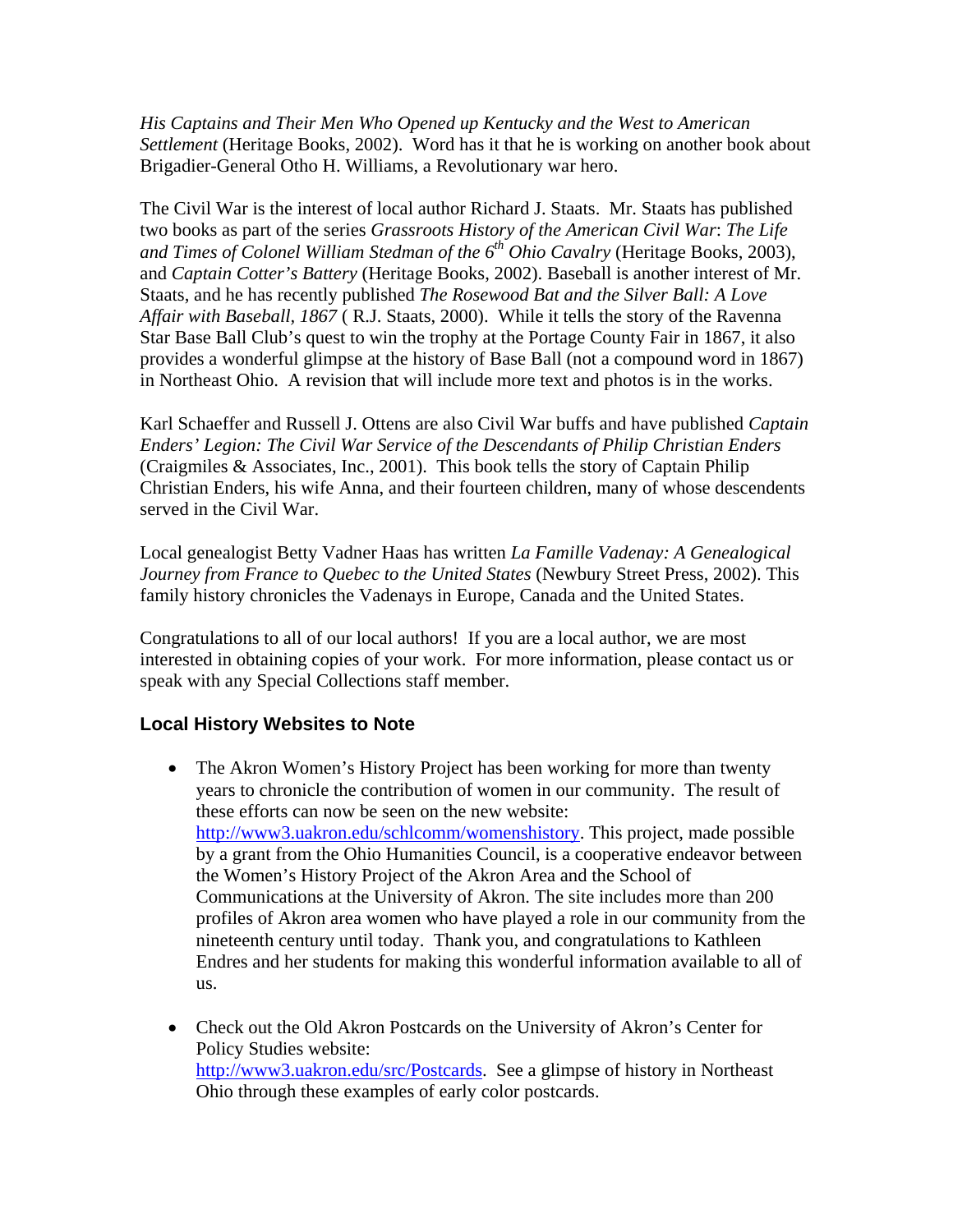# **New Akron History Exhibit**

"Akron: City of Invention" is the theme for a new exhibit celebrating Akron's rich industrial history. Located in the lower level of the former O'Neil's parking deck, now called Lock Three Commons, this exhibit features artifacts and photographs highlighting innovations and inventions unique to Akron. Included are photographs from Akron's early trucking industry, toy marbles, pottery from the Merrill Company, and items pertaining to Akron's contribution to the lighter-than-air industry. The exhibit is sponsored by the City of Akron, and participating organizations are the Summit County Historical Society, the University of Akron, the Akron-Summit County Public Library, the American Toy Marble Museum, the Lighter-Than-Air Society, the Ohio and Erie Canal Corridor Coalition, and the TV Dinner Club Museum. Exhibit hours correspond with summer events scheduled at the Lock Three site: Thursdays from 11-1 p.m., Friday from 11-1 p.m. and 5-7 p.m., and Saturday mornings from 9-12 p.m. The exhibit continues through October  $4<sup>th</sup>$ .

# **John Brown's Face?**

Special Collections is pleased to assist with an exciting research project being conducted by Jean Libby, a California-based historian and author who has been studying John Brown for a number of years. Following is an abstract written by Ms. Libby about her project:

### **John Brown Forensic Study**

John Brown's bones may be moldering in his grave but modern forensic software is being used to analyze them from photographs that were taken in his lifetime. These are often the mirror images of daguerreotype and tintype, the cutting edge of technology of the 1840s and 1850s. Remarkably, there are 18 arguably different extant photo portraits of the abolitionist wool merchant, who was a business partner with Simon Perkins of Akron.

John Brown lived in Ohio--Hudson and Franklin (now Kent) as well as Akron--for over fifteen years as an adult as well as his childhood and adolescence on the frontier. Because his active abolition and Kansas Free State activities catapulted him to prominence, the group of photos gathered by Jean Libby of Palo Alto, California, are centered in archives in Boston and Topeka. Her eBay auction purchase of a carte-devisite of a seldom-seen Brown image in the fall of 2000 generated a search that led to the Summit County Historical Society, the Akron-Summit County Public Library, and the Western Reserve Historical Society in Cleveland. All three archives have framed photo portraits of John Brown on their walls that are heavily altered by artists. Each unframed their piece to reproduce it for the study and to examine the back of the print for clues to the photographer and the original date. With the special attention of Leianne Heppner and Candy Wolf, archivists at SCHS, Ann Sindelar and Anne Salsich of WRHS, and Judy James, the Division Manager of Special Collections at the Akron-Summit County Public Library, all collections were mined for other photo prints of "Old Brown," as the fiery intended liberator of the slaves of the South referred to himself.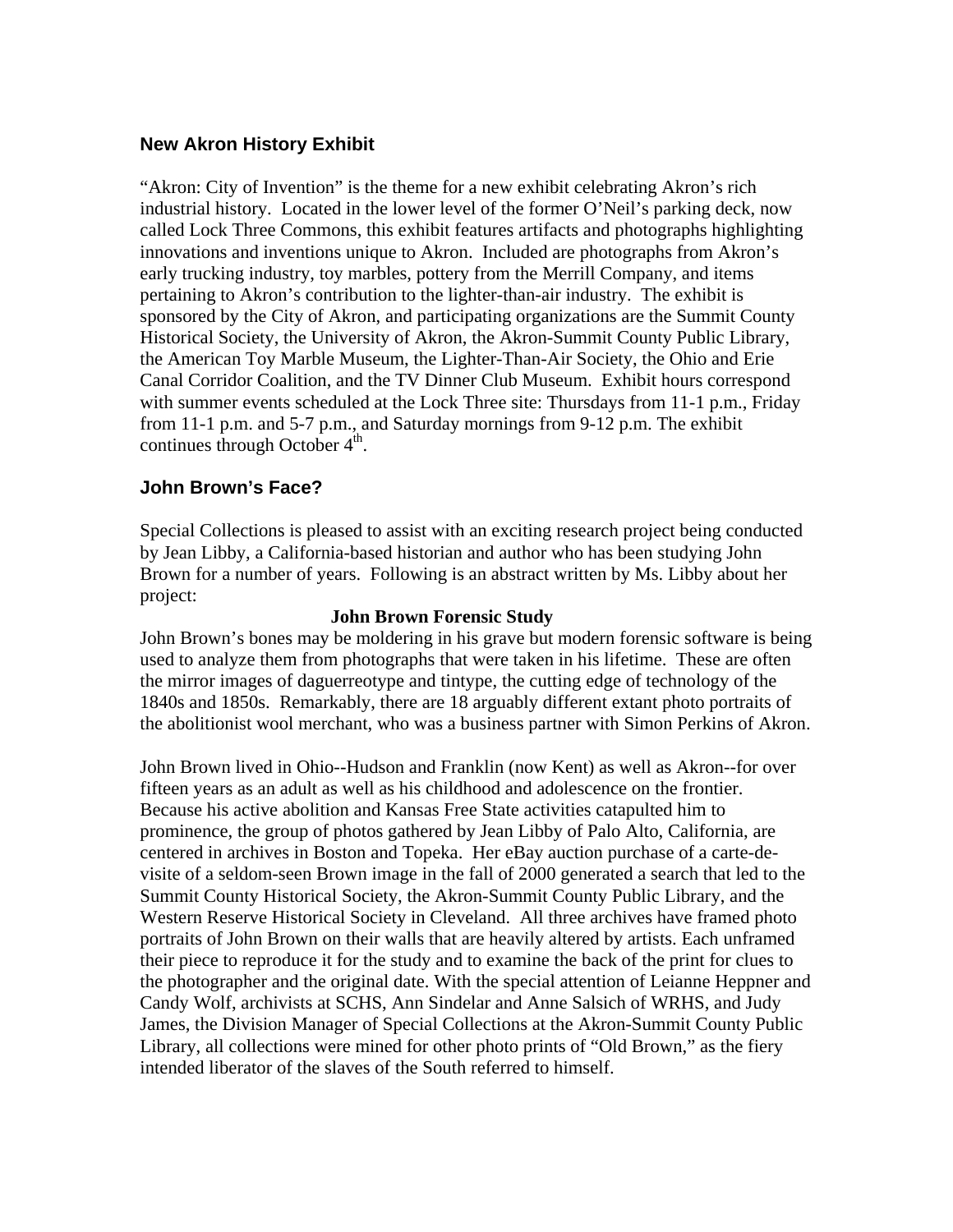But how old? The City of Akron web site shows an image "from the 1840s," possibly the same image that is marked 1855 and 1858 at the archives in Summit County ([www.ci.akron.oh.us/Tour/Jbrown.html\)](http://www.ci.akron.oh.us/Tour/Jbrown.html). Jean Libby, who holds a professional photography degree from the same community college in Cupertino, California where she now teaches United States history, began placing the images she gathered from the archives into date order from historical records. The Summit County archivists found the records of the photographer, Benjamin F. Battels of Akron, whose studio was in operation from 1856 to 1895. The large photos were scanned and sent to Libby, who has arranged a forensic software examination with the Faces Laboratory at Louisiana State University in Baton Rouge. This laboratory, organized under the direction of "the bone lady," Mary Manheim, (*The Bone Lady*, Louisiana State University Press 1999, Penguin 2000) were receptive to the age-comparison study of eighteen digitized photographs of John Brown. They are performing the examination without charge in the interest of historical scholarship.

The photographs of John Brown are gathered from the three Ohio archives mentioned, as well as the Chicago Historical Society, the Boston Athenaeum, the Massachusetts Historical Society, the Kansas State Historical Society, and the Chester County, Pennsylvania Historical Society. Three of John Brown's daughters who were born in Akron (Annie, Sarah, and Ellen) emigrated to California with their mother Mary Day Brown and their brother Salmon and his family in 1863. They owned at least two original daguerreotypes and allowed them to be copied by artists and historians, including a famous bearded photograph of John Brown that is his most familiar visage. Libby's historical projection that there are two bearded photograph portraits is part of the forensic study that is under way in April, 2003. John Brown, Jr. of Put-in-Bay owned an original portrait of his father by the photographer M. M. Lawrence that he donated to the Western Reserve Historical Society in 1908. A framed wash drawing of this photograph is in the Western Reserve Historical Society museum.

Research on the locations and dates of the original daguerreotypes and prints is aided by Louis A. DeCaro, Jr., a native of Ohio and author of the most recent biography of John Brown, *Fire From the Midst of You; A Religious Life of John Brown* (New York University Press, 2002), by Sally Pierce of the Boston Athenaeum and The Daguerreian Society, John M. Lawlor, Jr. of Reading Area (Pa.) Community College, Eric Ledell Smith of the Pennsylvania State Museum, Guy Washington of the National Park Service Pacific Region, Orloff Miller of the National Underground Railroad Freedom Center in Cincinnati, William Gladstone, former president of the American Historical Photographic Society, Jacqueline Tobin, author of *Hidden in Plain View; A Secret Story of Quilts and the Underground Railroad,* (Doubleday, 1999, Anchor Books, 2000) and Lisa Christiansen, the archivist of the California History Center at De Anza College in Cupertino.

Jean Libby is a member of the board of trustees of the California History Center Foundation and the author of "After Harper's Ferry: California Refuge for John Brown's Family" in *The Californians, The Magazine of California History* Vol. 7, No. 1, Jan.-Feb. 1989. A reprint of that essay is available at the Special Collections Division of the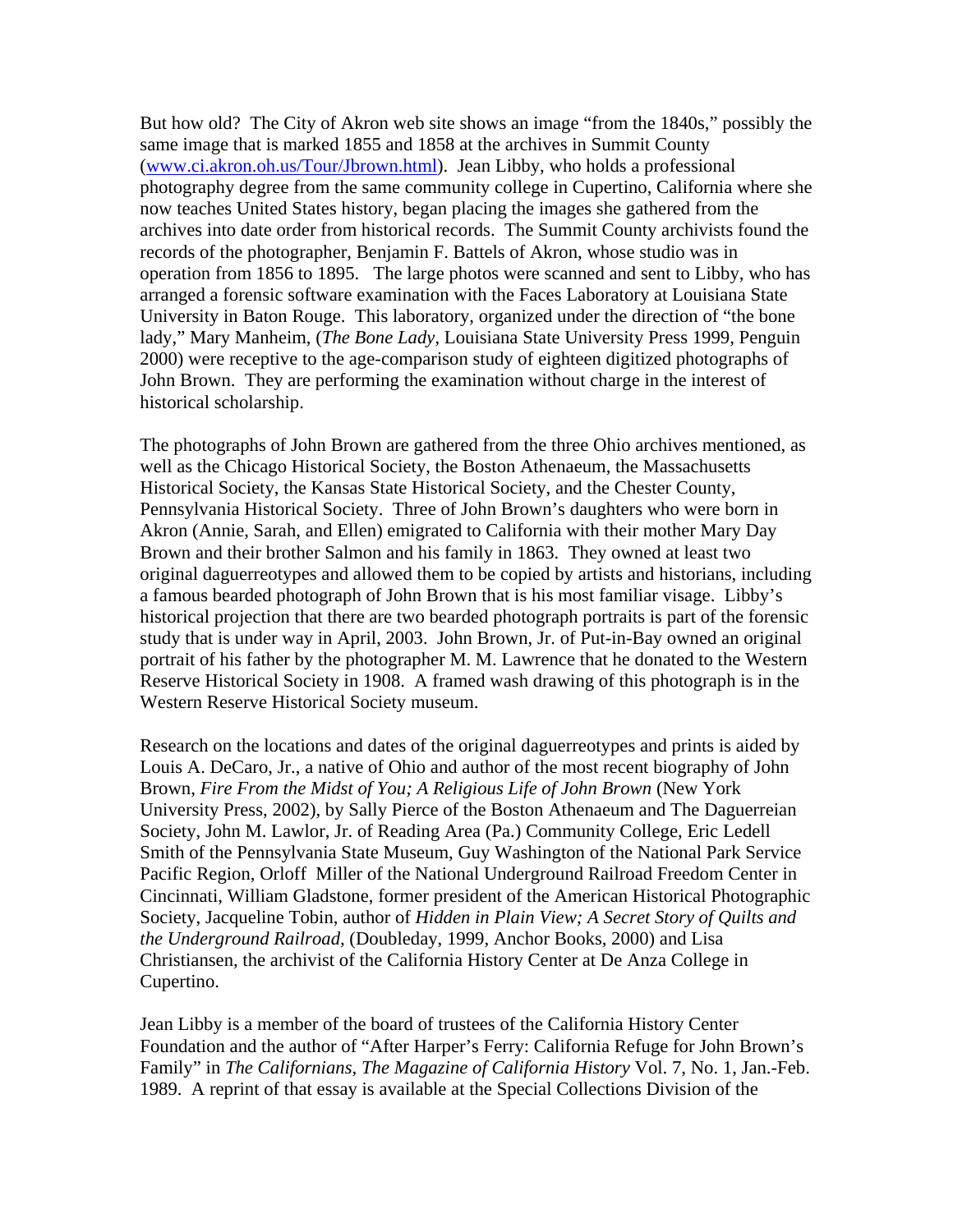Akron-Summit County Public Library. She is eager to hear from people in the region about John Brown artifacts and their locations: email [jlibby@alum.calberkeley.org.](mailto:jlibby@alum.calberkeley.org) She may also be reached by mail: 1222 Fulton Street, Palo Alto, CA 94301.

# **New Collections**

# **The Coming Together Project**

Special Collections is pleased to announce the acquisition of the archival collection of The Coming Together Project. This organization, devoted to promoting racial diversity and harmony in our community, began in 1993 as a yearlong series of articles in the *Akron Beacon Journal* on race relations. In 1994, the newspaper received a Pulitzer Gold Medal for Meritorious Public Service for this series, and in 1997 the Coming Together Project hosted President Bill Clinton at the nationally televised Town Hall Meeting on Race Relations. The Akron-Summit County Public Library is honored to be the home for this important collection.

## **Gifts**

Many thanks to the following individuals for their generous donations:

**Richard Acker** for his donation of *William's Akron, Wooster and Cuyahoga Falls Directory, City Guide and Business Mirror,* 1859-1860. **Cuyahoga Portage Chapter, Daughters of the American Revolution** donated the three-volume 2003 *DAR Patriot Index* and *Glimpse's of Ohio's Counties*. In honor of organizing agent Mrs. Emily Conger, the Chapter also donated *Marriages of Shenandoah County, Virginia, 1850 to 1882 and 1882-1915*. **Judy Davis** for providing us with *Tallmadge Marriages extracted from Annual Reports of the Tallmadge Historical Society, 1858-1944,* as well as *Local Death Records for Tallmadge, Ohio as Recorded by C. C. Bronson and the Tallmadge Historical Society.* 

**Susan Hajduk** for donating a large collection of audiotapes of the Rubber City Retreads, a local Dixieland jazz band of which her father was a member.

**Vince Rubino** for donating two videotapes he produced featuring himself and John Lilley reminiscing about their work during 1942-1946 at the United States Naval Air Station at Moffett Field.

**Summit County Chapter, Ohio Genealogical Society** (see Genealogy Collection Highlights).

 **Warren Skidmore** for donating a substantial number of genealogy books from his personal library to Special Collections.

**Ralph Witt** for a video he and his son-in-law **Larry Lee** produced, *Soldiers Memorial Chapel: Glendale Cemetery.*

# *Upcoming Events at the Akron-Summit County Public Library*

**Fall Genealogy Classes…Fall into Family History!**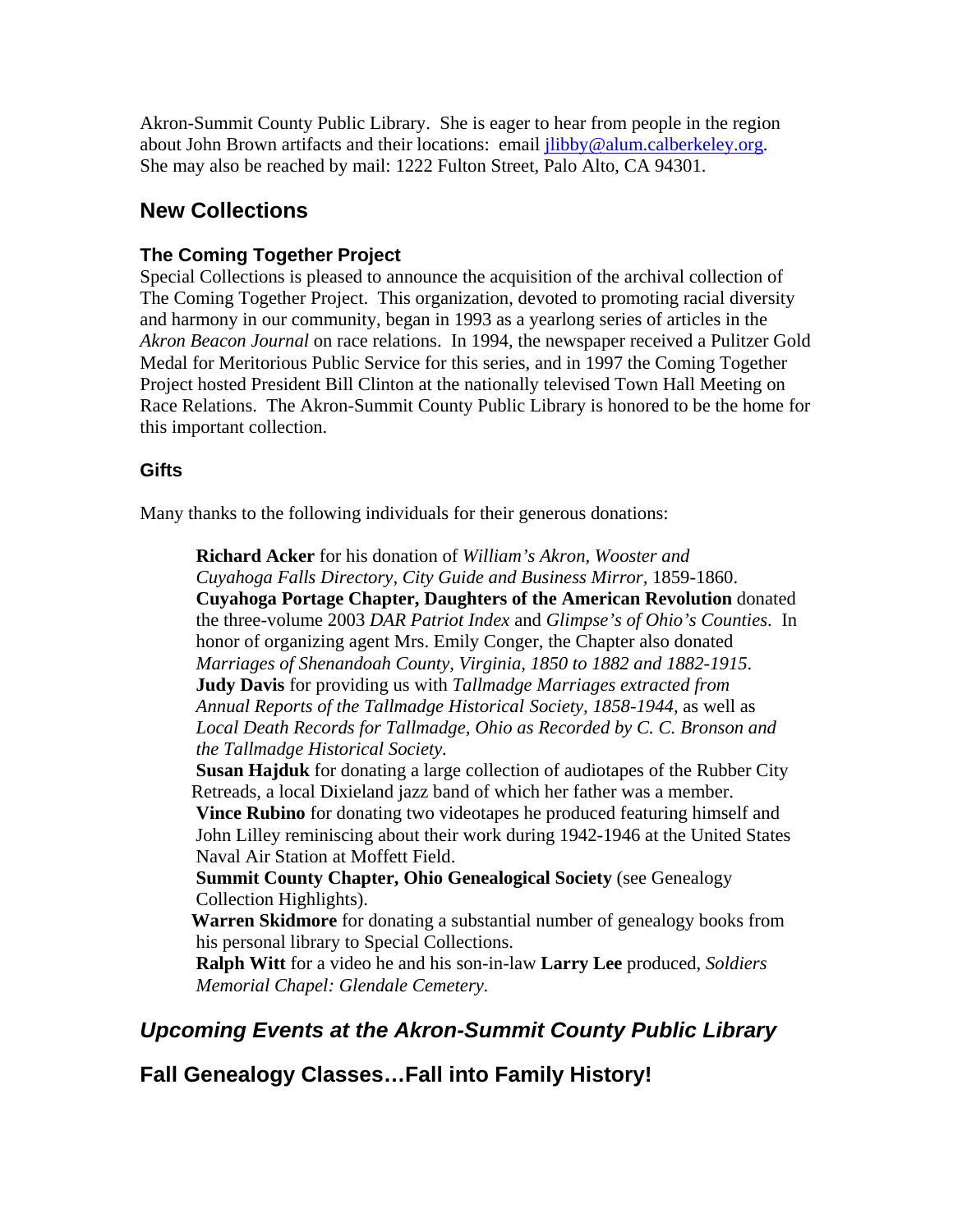The Special Collections Division of the Main Library, in cooperation with the Maple Valley, Nordonia Hills, and Tallmadge branch libraries, is pleased to present a five-week series of classes designed to offer a basic yet multi-faceted introduction to genealogy. These classes are targeted toward individuals with little or no experience in genealogical research. Each class builds upon the knowledge gained in the previous class. In order to arrange for supplies and adequate space, registration is required. Each class will last approximately 75 minutes.

The class times and dates are listed below. To register, please contact the Special Collections Division by phone (330-643-9030) or email ([speccollections@ascpl.lib.oh.us](mailto:speccollections@ascpl.lib.oh.us)). The last day to register is the  $25<sup>th</sup>$  of September.

Maple Valley, Tuesdays at 7 pm (September 30 – October 28) Tallmadge, Wednesdays at 2 pm (October 1 – October 29) Nordonia Hills, Thursdays at 7 pm (October 2 – October 30)

# *Additional Genealogy and Local History Events*

We would like to thank those individuals who contributed event information for this issue. If your group would like to post its local history or genealogical event in *Past Pursuits*, please contact Marie Herlevi by email: [mherlevi@ascpl.lib.oh.us,](mailto:mherlevi@ascpl.lib.oh.us) by mail: Marie Herlevi, Special Collections, 60 South High St., Akron, Ohio 44326-0001 or by phone: 330-643-9041.

Please visit the websites provided for additional information.

### **Association of Professional Genealogists, Great Lakes Chapter**

(email [djg@bright.net](mailto:djg@bright.net) or visit [http://www.apgen.org/\)](http://www.apgen.org/)

The Great Lakes Chapter of the Association of Professional Genealogists is sponsoring an Advanced Genealogy Discussion Group. The next meeting is on Saturday, September 13.

The purpose of the group is to discuss advanced genealogical methodology as presented in case studies that have appeared in various scholarly genealogical publications.

The group meets the second Saturday of the month, starting at 10:00 a.m. at the Medina County District Library annex meeting room. The library is located at 210 South Broadway St., Medina, OH. The meetings last about one and one-half hours. There will be no meetings in July, August, or December.

The discussions are free, but pre-registration is required. Enrollment is limited to 12 individuals, so register early. Any experienced genealogical researcher is welcome to enroll.

As a pre-requisite, participants should be familiar with Dr. William M. Litchman's article, "Teaching Analysis, Logic, and the Research Process: A Seminar Approach," from the NGS News Magazine, Nov/Dec 2000, pages 340-343.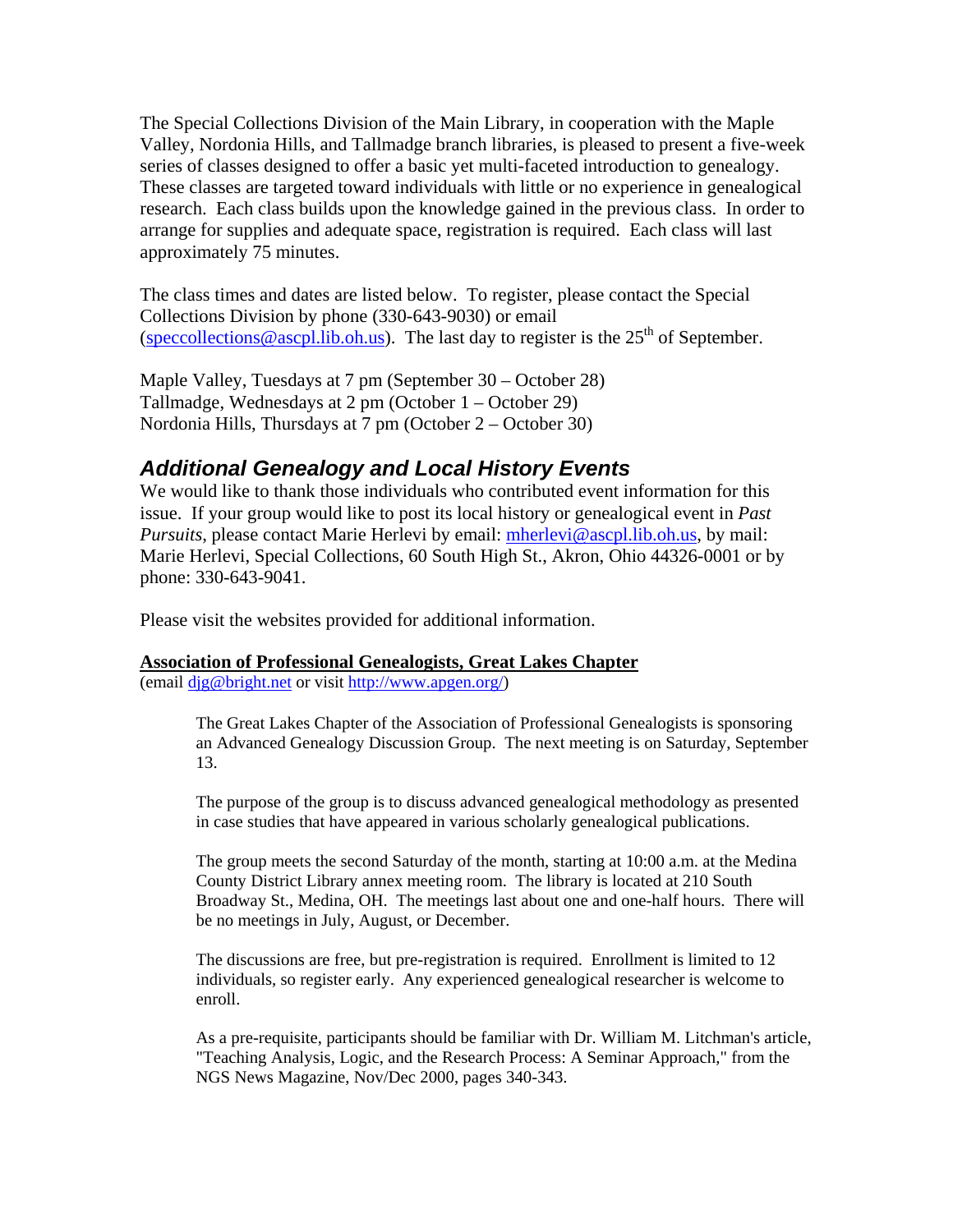In advance of the meeting, each participant is requested to read at least four times the planned article for discussion. The article chosen for the September 13, 2003 discussion appeared in the National Genealogical Society Quarterly, Vol. 89, no.3, September 2001. It is titled, "Sally Hemings's Children: A Genealogical Analysis of the Evidence," starting on p. 165.

To register, or for any questions, contact Donna Gruber at  $\text{dig@bright.net}$  or call (419) 846-3533.

### **Summit County Genealogical Society, OGS Chapter**

### <http://spot.acorn.net/gen/>

(Meetings are held at Taylor Memorial Library, Cuyahoga Falls. Meeting time is 1 p.m.)

- **SEPTEMBER 20:** "Tips on becoming a better storyteller" is the topic of Matt Orley will give us tips on making better stories out of our family interviews. Vice President Gerry Huhn announced information and reservation forms for the Annual Banquet in November will be available at the September meeting. Voting on the Proposed Amended Bylaws and Proposed Standing Rules will be conducted at that meeting.
- **OCTOBER 18:** "5 Generation Charts" Corresponding Secretary Jim Mackey, who is also in charge of 5 generation charts, will explain their value. Members are requested to submit a pedigree chart before the meeting or to bring one with them. Charts are kept on file at the Akron-Summit County Public Library and an index of earlier charts is also available at the library. Mr. Mackey recently was able to answer an email inquiry from France by referring to a chart of an early member who is now deceased.

### **The Western Reserve Historical Society Genealogical Committee**

The two classes listed below are part of the Genealogical Institute 2003 sponsored by The Genealogical Committee, a working auxiliary of the Western Reserve Historical Society, whose purpose is to further the study of genealogy through meetings, lectures, seminars, and workshops; and to provide financial support in the acquisition of appropriate materials and equipment for the genealogical collections of the Society's Library.

• **Advanced Genealogy Class-Honing Your Skills Beyond The Basics**  WHERE:

Western Reserve Historical Society Library, 10825 East Blvd., Cleveland OH 44106 at University Circle WHEN: Saturday, September 13, 2003 -- 1:00 p.m. - 4:00 p.m. SUBJECT:

Passing on Research Results: Memories and research are for sharing. Topics Include: Types of writing; finding a publisher; alternative to writing "The Book"; elements of a good family history; and blending social and oral history with family history. COST:

\$15 - 1/2 price parking; \$5 late fee for reservations after September 6th FOR MORE INFORMATION CONTACT: Roger Ellsworth (216) 283-6451 or wrhsgen@juno.com

or Post Office Box 181201, Cleveland Heights, OH 44218-1201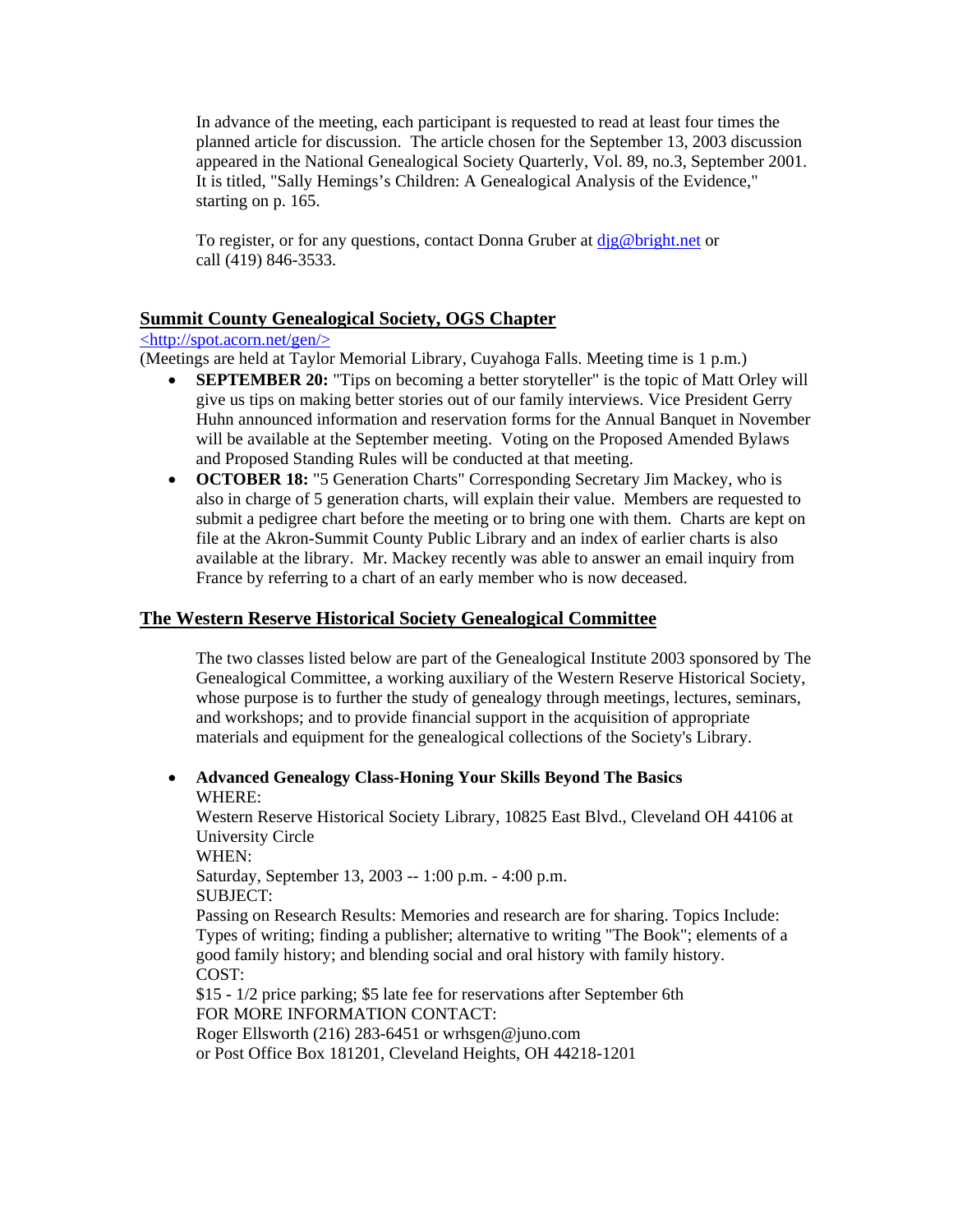• **Lunch With Your Ancestors - Exploring Genealogy Resources Housed at Western Reserve Historical Society** [lecture and hands-on research] WHERE: Western Reserve Historical Society Library, 10825 East Blvd., Cleveland OH 44106 at University Circle WHEN: Wednesday, September 17, 2003 -- 11:00 a.m. - 1:30 p.m. SUBJECT: Family History As Gifts. Topics: Quick and easy projects which can be created using family history materials you have collected. COST: \$10 - 1/2 price parking; \$5 late fee for reservations after September 10th FOR MORE INFORMATION CONTACT: Roger Ellsworth (216) 283-6451 or wrhsgen@juno.com or Post Office Box 181201, Cleveland Heights, OH 44218-1201

### **The Wallpaper Project**

#### **[www.wallpaperproject.org](http://www.wallpaperproject.org/)**

Please join the Akron-Summit County Public Library, the Summit County Historical Society, the University of Akron Archives, and the Cuyahoga Valley National Park the weekend of September 26-28 for From Here: A Century of Voices from Ohio. This oral history-based theater production features the memories of residents of Ohio, including many from Summit County, as it tells the unique stories of the people who lived and worked in our great state during the last century.

 This free event will take place at the Happy Days Visitor Center on Route 303 in Peninsula. Performances will be held on Friday, September 26 and Saturday, September 27 at 8 p.m.and Sunday, September 28 at 2:30 p.m. For more information, contact Special Collections at 330-643-9030.

# *Recent Additions to Special Collections*

### **UNITED STATES (GENERAL)**

Coming Over: Migration and Communication between England and New England in the Seventeenth **Century** Early Western Travels, Volume 10 Schlegel's American Families of German Ancestry in the United States, 4 volumes

### **UNITED STATES (BY STATE)**

**ALABAMA**  Dekalb County, Alabama, Marriage Index, 1836-1916 **CONNECTICUT**  New England Family Histories: State of Connecticut **DELAWARE**  Colonial Families of Delaware, Volume 3 Records of the Courts of Sussex County, Delaware, 1677-1710, Volumes 1 & 2 **DISTRICT OF COLUMBIA**  A Complete Guide to the History and Inmates of the U.S. Penitentiary, District of Columbia, 1829-1862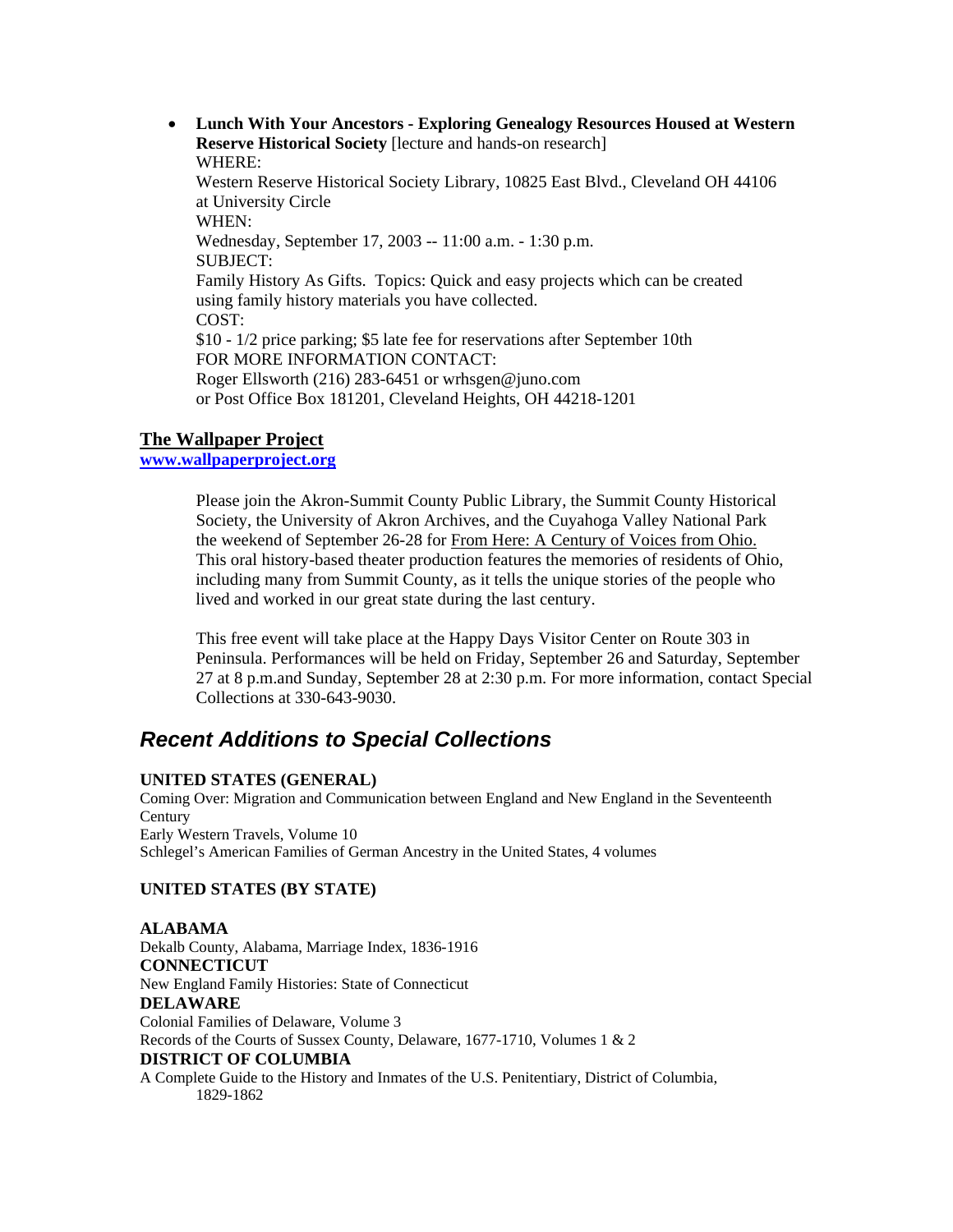#### **INDIANA**

Early Life and Times in Boone County, Indiana

#### **MARYLAND**

Early Charles County, Maryland Settlers, 1658-1745 Early Families of Frederick County, Maryland and South Central Pennsylvania Colonial Settlers of Prince George's County, Maryland Naturalizations of Washington County, Maryland Prior to 1880 **MASSACHUSETTS**  An Index of Pioneers from Massachusetts to the West, Especially to the State of Michigan **NEW JERSEY**  Notices from New Jersey Newspapers, 1791-1795 **NORTH CAROLINA**  History of Anson County, North Carolina, 1750-1976 North Carolina Slaves and Free Persons of Color, McDowell County **OHIO**  2003 Ohio Genealogical Society Chapter Directory and Publications List The Colorful Era of the Ohio Canal Men of Ohio Hanlons' Illustrated Year Book of Barnesville, Belmont County, Ohio 1887 Genealogical Records in Belmont County, Ohio, Volume Eleven A Study in the Origin of Place Names of Belmont County, Ohio with Some Early History Abstracts of Wills, Estates and Guardianships, Cuyahoga County, Ohio Common Pleas Court, 1811-1852 Cleveland: Where the East Coast Meets the Midwest Cleveland Heights: The Making of an Urban Suburb Rivers of America: The Cuyahoga South Brooklyn: A Brief History published by James Ford Rhodes High School Hancock County, Ohio Cemetery Inscriptions, Eagle and Liberty Township Buck and Cessna Township Cemeteries, Hardin County, Ohio Old Kenton Newspaper Death & Marriage Notices, Volumes 1 through 8, Hardin County, Ohio Roundhead Township Cemetery Inscriptions, Hardin County, Ohio Archer and German Townships Cemeteries, Harrison County, Ohio Green Township Cemeteries, Harrison County, Ohio Monroe Township Cemeteries, Harrison County, Ohio Naturalization Records, Harrison County, Ohio, Volume 1 North Township Cemeteries, Harrison County, Ohio Rumley Township Cemeteries, Harrison County, Ohio Death Index, Huron County, Ohio 1908-1919 Early Naturalizations, Huron County, Ohio, Common Pleas Court Journals 1819-1864 Jefferson Township, Jackson County, Ohio Birth and Death Records Jackson County, Ohio Birth and Death Records for the city of Jackson and Wellston and the townships of Bloomfield, Coal, Franklin, Hamilton, Jackson, Liberty, Lick, Madison, Milton, Scioto, and Washington Index to Early Wills and Estates of Jefferson County, Ohio up to 1853 Birth Records of Knox County, Ohio 1867-1908 (with delayed and corrected records) Calvary Cemetery Inscriptions, Lake Township, Logan County, Ohio History of Lawrence County, Ohio 1990 Index to Volumes I & II of Military Discharges Recorded in Lawrence County, Ohio 1992 Licking County Atlas, reprints of 1847 & 1854 wallmaps and 1866 & 1875 atlases Cemeteries of Eden Township, Licking County, Ohio City Beautiful in a Small Town: The Early History of the Village Improvement Society in Oberlin, Lorain County, Ohio Civilian Death Notices from the Lorain County News 1860-1867 Come One and All! A History of the Lorain County Agricultural Society and Its Fair, 1833-1899 Down through the Years in Elyria, Lorain County, Ohio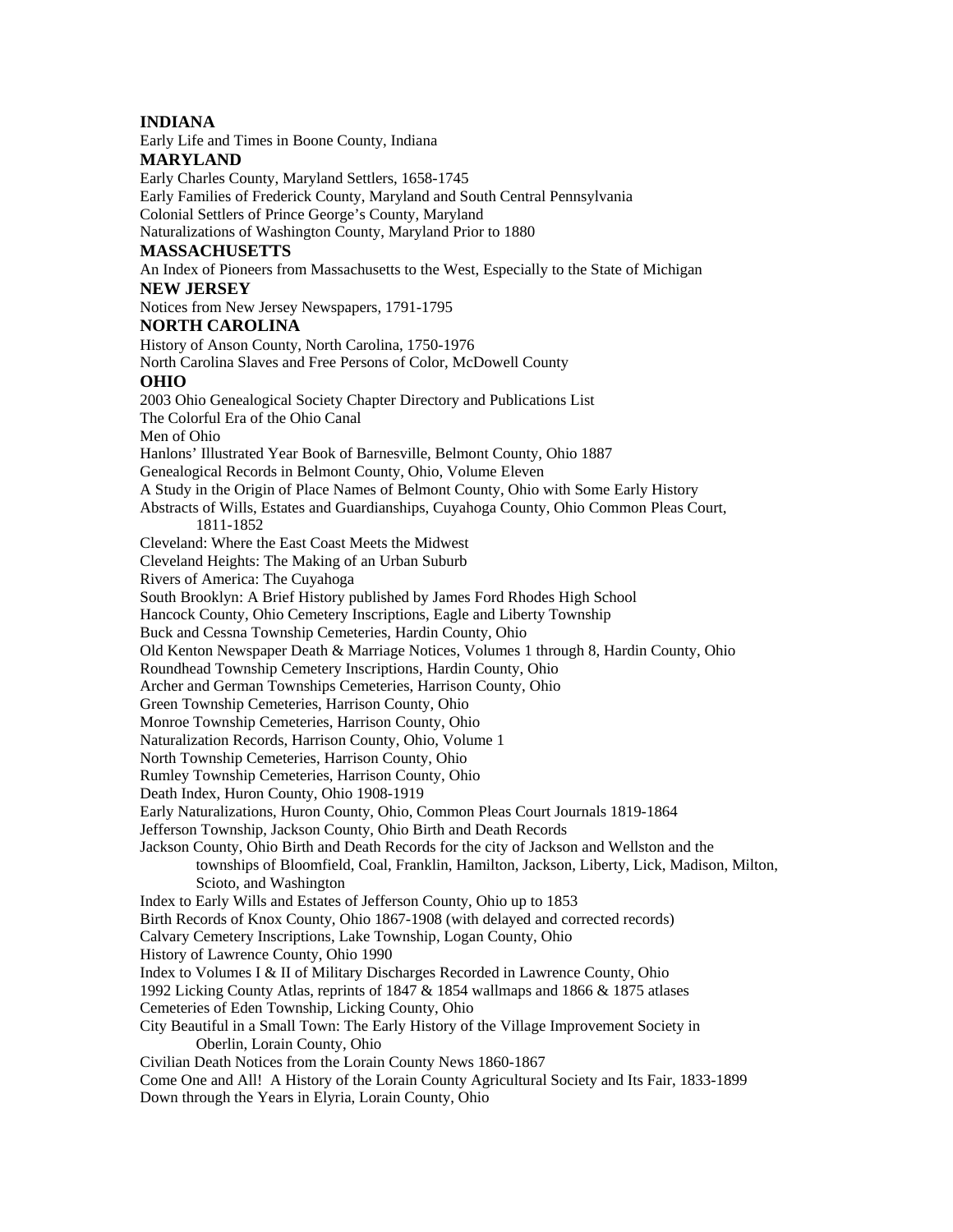Huntingdon Church Records, Lorain County, Ohio Lorain County, Ohio Sesquicentennial, 1824-1974 Pioneer History of Camden Township, Lorain County, Ohio Rural Directory of Lorain County, Ohio 1915 Index of Certificates of Naturalization from the Board of Elections, Lucas County, Ohio Lucas County, Ohio Index of Deaths Recorded at the County Home, Vol. 2 1882-1901 Lucas County, Ohio Index of Deaths Recorded at the County Home 3 Jan 1901-30 Apr 1935 Including Burials in Sunshine Cemetery Lucas County, Ohio Index to Naturalizations Recorded in the Journals of Common Pleas Court, 1835-1867 Naturalizations from Voters' Registrations "Precinct Books" Late 1890s to Early 1930s, Toledo, Ohio, Wards 6-10, Wards 11-15, Wards 16-20 Beaver Township, Cemetery and Death Records, Mahoning County Jewish Cemeteries of Mahoning County, Ohio Bible Records (Mostly Marion County) Published by Marion Area Genealogical Society Funeral Directors' Records of Mr. Tom E. Drake and Mr. Fred Gehm, 3 volumes Covering 1907-1931 Marion Cemetery, Marion County, Ohio Volume 1 & 2 Marion County Index, 1900 Census, Marion Townships Only Meigs County, Ohio History Volume Two Meigs County, Ohio Marriages Volumes XIV & XV Montgomery County, Ohio Cemetery Atlas by Townships, 2<sup>nd</sup> edition Montgomery, Ohio Cemetery Inscriptions, Volumes 4 & 5 Woodland Cemetery, Dayton, Montgomery County, Ohio 4 volumes Morrow County, Ohio Cemetery Records Volumes 1, 2 & 5 Morrow County, Ohio Probate Marriages 1848-55, 1855-69, 1870-89 Records of the Curl Funeral Home, Morrow County, Ohio Volumes 1 & 2 Death Notices, Ottawa County News, Port Clinton, Ohio Vol. 1 (1937-1957), Vol. 2 (1958-1969), Vol. 3 (1969-1983) Death Records from the Probate Court, Ottawa County, Ohio 1869-1908 Cemeteries of Pike Township in Perry County, Ohio Perry County, Ohio Probate Court Birth Records Volume I and II, Beginning in 1909 Perry County, Ohio Probate Court Delayed and Corrected Births, Beginning in 1909 Atlas of Pickaway County, Ohio 1871 Forest Cemetery Records as of December 1994, Pickaway County, Ohio Marriage Records, Pickaway County, Ohio 1862-1898 Saltcreek Township, Pickaway County, Ohio Cemetery Inventories Pickaway and Washington Townships Cemetery Inventories, Pickaway County, Ohio One Hundred Years of Pike County, Ohio Marriages 1815-1915 Pike County, Ohio Newspapers Obituaries, 4 Volumes Tombstone Inscriptions of Camp Creek and Newton Townships, Pike County, Ohio Tombstone Inscriptions of Pebble and Pee Pee Townships, Pike County, Ohio Tombstone Inscriptions of Scioto and Union Townships, Pike County, Ohio Suffield, Ohio: A Retrospective, 1802-2002 Portage County, Ohio Putnam County, Ohio Cemetery Inscriptions, Vol.11 (Pleasant Twp) and Vol. 12 (Sugar Creek Twp) Tombstone Inscriptions, Ross County, Ohio (Buckskin, Huntington, Paint, and Scioto Twps) Sandusky County, Ohio Landowner Atlas, 1860 From Wilderness to City, Tiffin, Seneca County, Ohio Images of America: Alliance, Ohio Images of America: Canton, Ohio North Canton, Ohio: A Place in Time, Stark County, Ohio Images of America: Hudson, Ohio Summit County Looks Back Through 100 Years, 1840-1940 Tallmadge, Ohio Interment Book Records for the "Old" Tallmadge Cemetery, Summit County, Ohio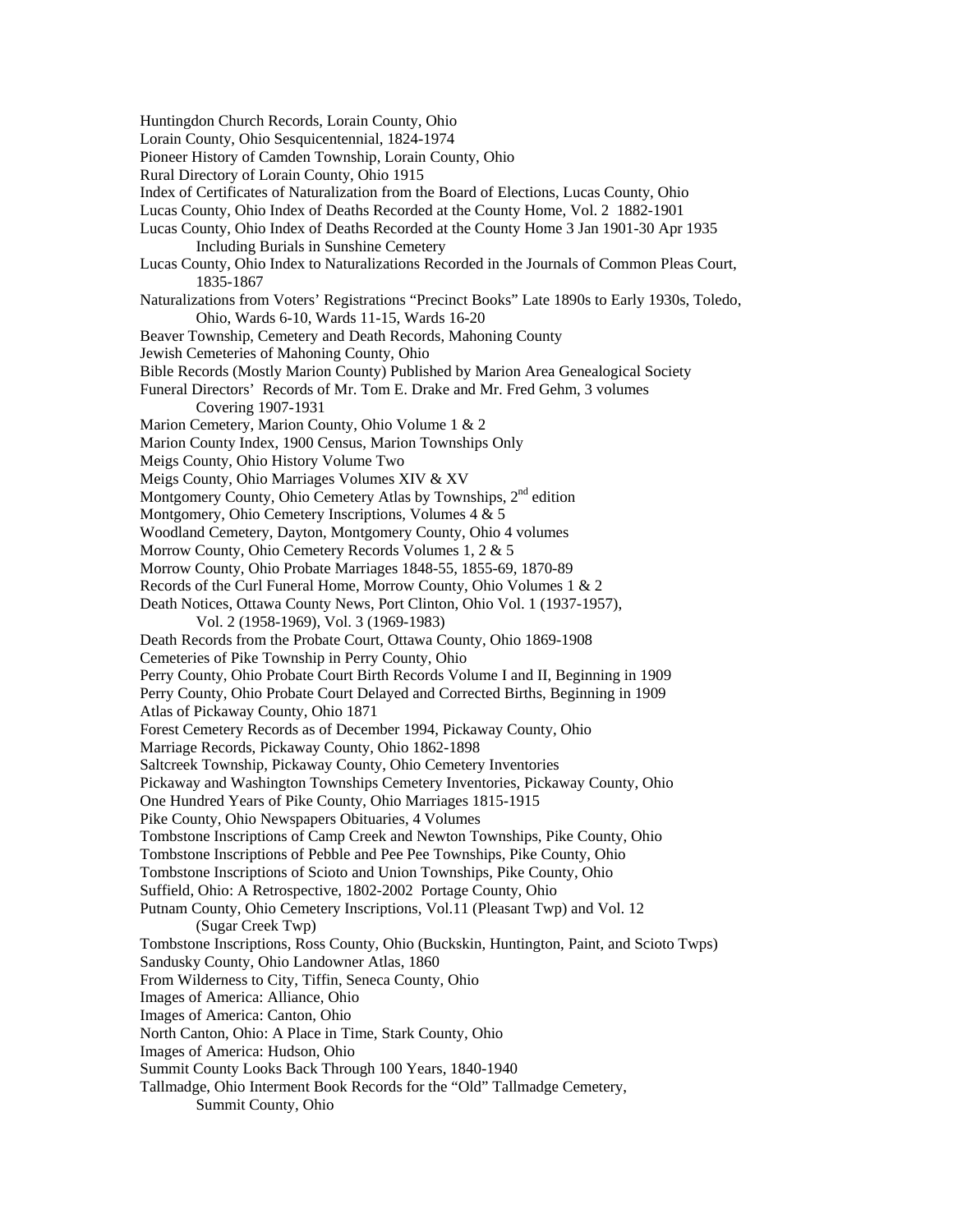Tallmadge, Ohio Lot Book Records for the "Old" Tallmadge Cemetery, Summit County, Ohio Tallmadge, Ohio Marker Inscriptions from the "Old" Tallmadge Cemetery, Summit County, Ohio Boblett Cemetery, Vinton County, Ohio Hamden Cemetery, Vinton County, Ohio Marriage Records, Vinton County, Ohio 1869-1878 and 1878-1888 Naturalization and Immigration Records, Vinton County, Ohio 1877-1915 Vinton County, Ohio Tombstone Inscriptions for Swan Township and Jackson Township Lebanon Cemetery, Warren County, Ohio Miami Cemetery, Warren County, Ohio Rose Hill Cemetery, Warren County, Ohio Warren County, Ohio Deaths (1909-1915, 1916-1920, 1921-1925, 1926-1930) Wooster of the Middle West, Volumes 1 & 2 Cemeteries in Liberty Township, Wood County, Ohio Fort Meigs Union Cemetery, Wood County, Ohio Lake Township Cemetery, Wood County, Ohio Record of Deaths, Wyandot County Probate Court, 1867-1908 Wyandot County, Ohio Directory, 1877 Wyandot County, Ohio Naturalization Records, 1842-1929 **PENNSYLVANIA**  Lawmaking and Legislators in Pennsylvania: A Biographical Dictionary, volume 1 & 2 Genealogical Abstracts of the Laws of Pennsylvania and the Statutes at Large Italian Presence in Pennsylvania Pennsylvania: A History of the Commonwealth Senator James Ross: A Sketch by Mr. James I. Brownson The Travels of John Heckewelder in Frontier America The Whiskey Rebellion: Frontier Epilogue to the American Revolution Pioneer Cemeteries of Pine and Richland Townships, Allegheny County, PA Pittsburgh: The Story of a City, 1750-1865 Extracts from the Bedford Gazette, Bedford County, Pennsylvania, 7 Sept 1832 to 9 Sept 1836 Surname Index to the 1874 Atlas of Butler County, Pennsylvania Cumberland County, Pennsylvania Church Records of the 18<sup>th</sup> Century Civil War City: Harrisburg, Pennsylvania, 1861-1865, Dauphin County A Town at Presque Isle: A Short History of Erie, Pennsylvania to 1980 Biographical Annals of Franklin County, Pennsylvania, 2 Volumes Hollidaysburg Records: Marriages, Deaths, & Partitions from Weekly Newspapers of Hollidaysburg, Huntingdon/ Blair Counties, Pennsylvania, 1836-1852 1916 History of Schuylkill County, Pennsylvania, Volumes 1 and 2 Warren County, Ohio Births 1867-1871, 1872-1879, 1880-1883, 1884-1887, 1888-1892, 1909-1919, 1920-1925 At the Sign of General Washington, Washington County, Pennsylvania Fort Burd: Redstones Historic Frontier Fort, Washington County Historic Towns of Washington County, Pennsylvania, Series 1-4 History of the Township of Mount Pleasant, Wayne County, Pennsylvania Monesson: Industrial Boomtown and Steel Community, 1898-1980, Westmoreland County **VIRGINIA**  Virginia Historical Index, Volume I A-K and Volume II L-Z Tidewater Virginia Families: Generations Beyond Highland County, Virginia 1860 Census and Marriages 1853-1860 The Marriage License Bonds of Mecklenburg County, Virginia from 1765 to 1810 Northampton County, Virginia Record Book, Court Cases, Volume 9, 1664-1674 Marriages, Shenandoah County, Virginia 1850-1882 and 1882-1915 **WEST VIRGINIA**  Gilmer County, West Virginia Deaths, 1881-1903, 1904-1951, 1952-1970 Gilmer County, West Virginia Marriages 1845-1933 Mason County, West Virginia Cemetery Inscriptions, Volumes 1 through 5